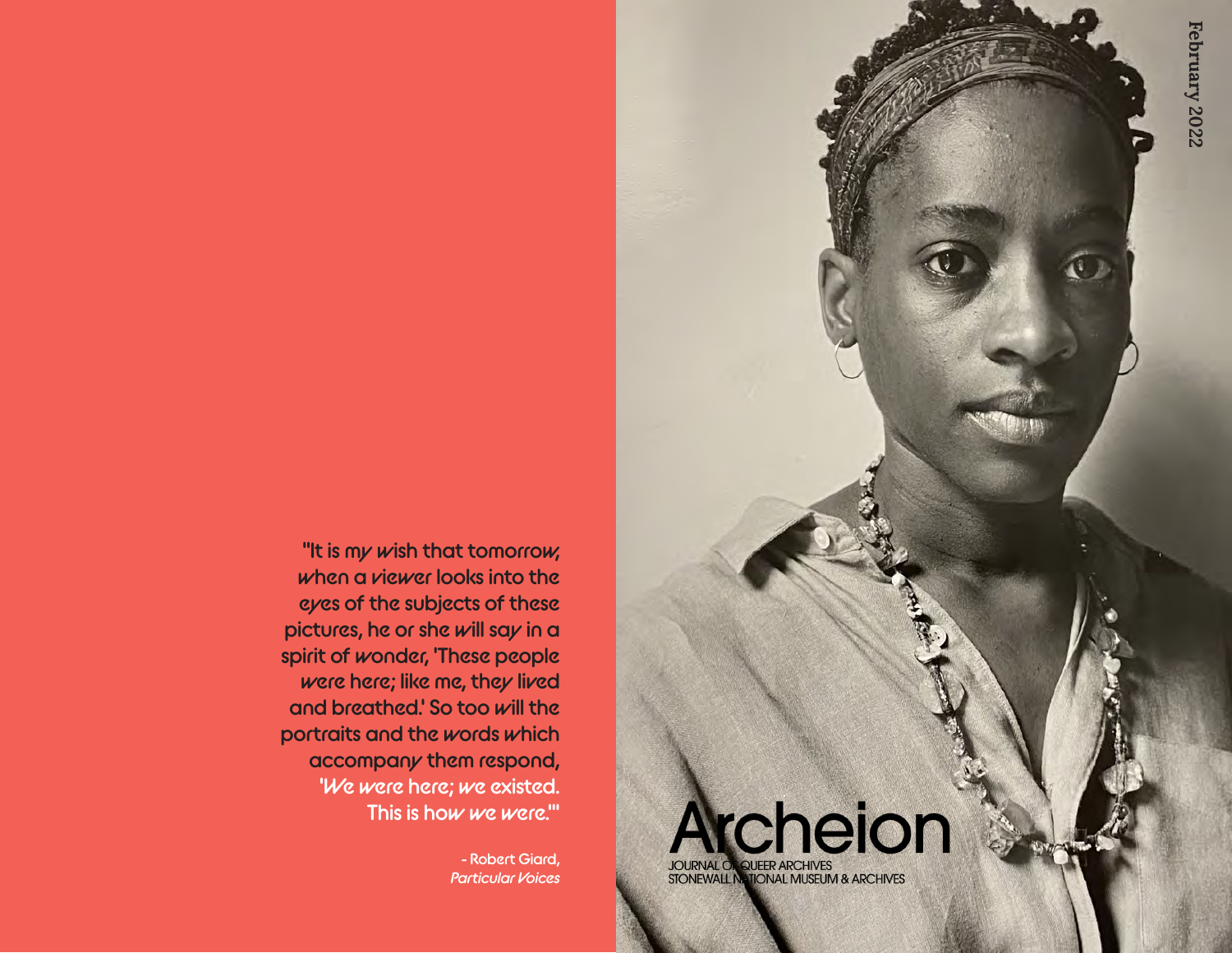## Table of Contents

- *Robert Giard* ▶ Curated by Hunter O'Hanian with Jackson Davidow **6**
- **Reflections on** *Particular Voices* **with Sarah Schulman 12**
	- $\blacktriangleright$  Sarah Schulman
- **Untitled** ▶ Clifford Prince King **14**
- **Access & Archives: A Researcher's Roundtable** ▶ Alina Van Ryzin, Jay Watkins, Tyler Carson, Margaret Galvan, and Bobuq Sayed **16**
- **Grassroots Archiving: An Institutional Roundtable 24**

▶ Gerber/Hart Library and Archives, Rainbow History Project

- **Dispatches 32**
- **S'Wall News 33**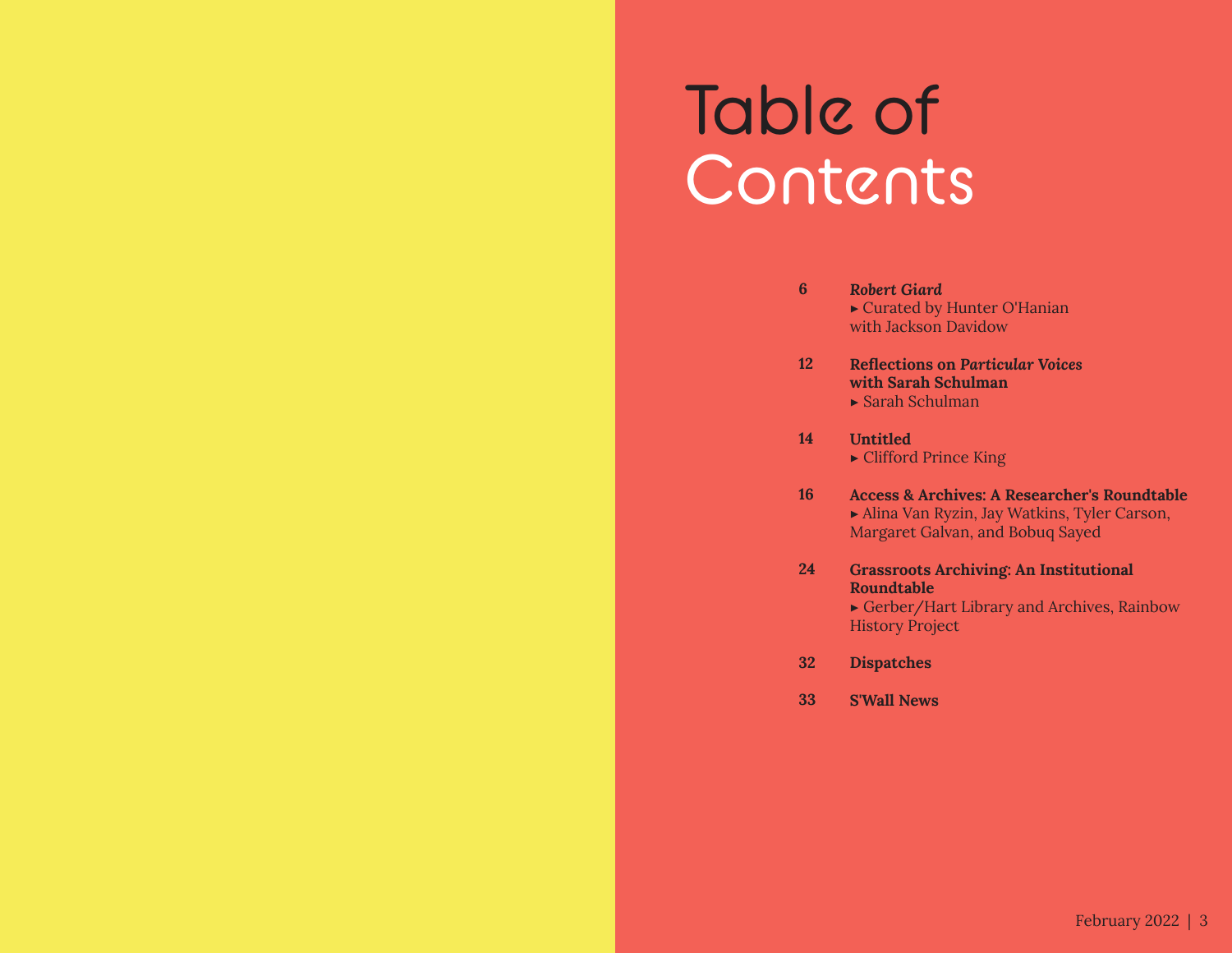### **Archeion STONEWALL NATIONAL MUSEUM & ARCHIVES**

#### February 2022

Stonewall National Museum & Archives began publishing *Archeion* in 2001 and published it until 2011. SNMA published other periodicals with a variety of names during the interim. The new *Archeion* series, which began in February 2021, is published quarterly (February, May, August, and November). Copies are mailed to the home address of all Stonewall members.

#### **Publisher**

Stonewall National Museum & Archives

#### **Editor**

Andy Johnson

#### **Contributors**

Clifford Prince King, Sarah Schulman, Margaret Galvan, Jay Watkins, Bobuq Sayed, Alina Van Ryzin, Tyler Carson, Wil Brant, Vincent Slatt

**Copyeditor**: Michael Sheriff **Designer**: Andy Johnson **Typeface**: Lora, BC Alphapipe **Printing**: Pan American Graphic, Inc., Miami, FL.

Printed on acid-free, recycled paper. Additional copies are available from Stonewall National Museum & Archives. Libraries and institutions can contact the museum for a digital version of this publication.

*Archeion* seeks comments and submissions from readers. Please contact us at: inquiry@stonewall-museum.org.

© 2022 — Stonewall Library and Archives, Inc. 1300 E. Sunrise Blvd., Fort Lauderdale, FL 33304. (954) 763-8565. Stonewall-Museum.org. No reproductions may be made without permission. Certain images and materials have been printed under the Code of Fair Use.

**ISSN 2768-6507** (Print) **ISSN 2768-6523** (Online)

**Cover**: Robert Giard, *Jacqueline Woodson*, Brooklyn, NY, 1992, vintage gelatin silver print.

All Robert Giard photographs in this publication are used with the permission of the Estate of Robert Giard (jsilin@optonline.net).





### *Recent arrivals to the New* **Acquisitions**

*SNMA Library & Archives*



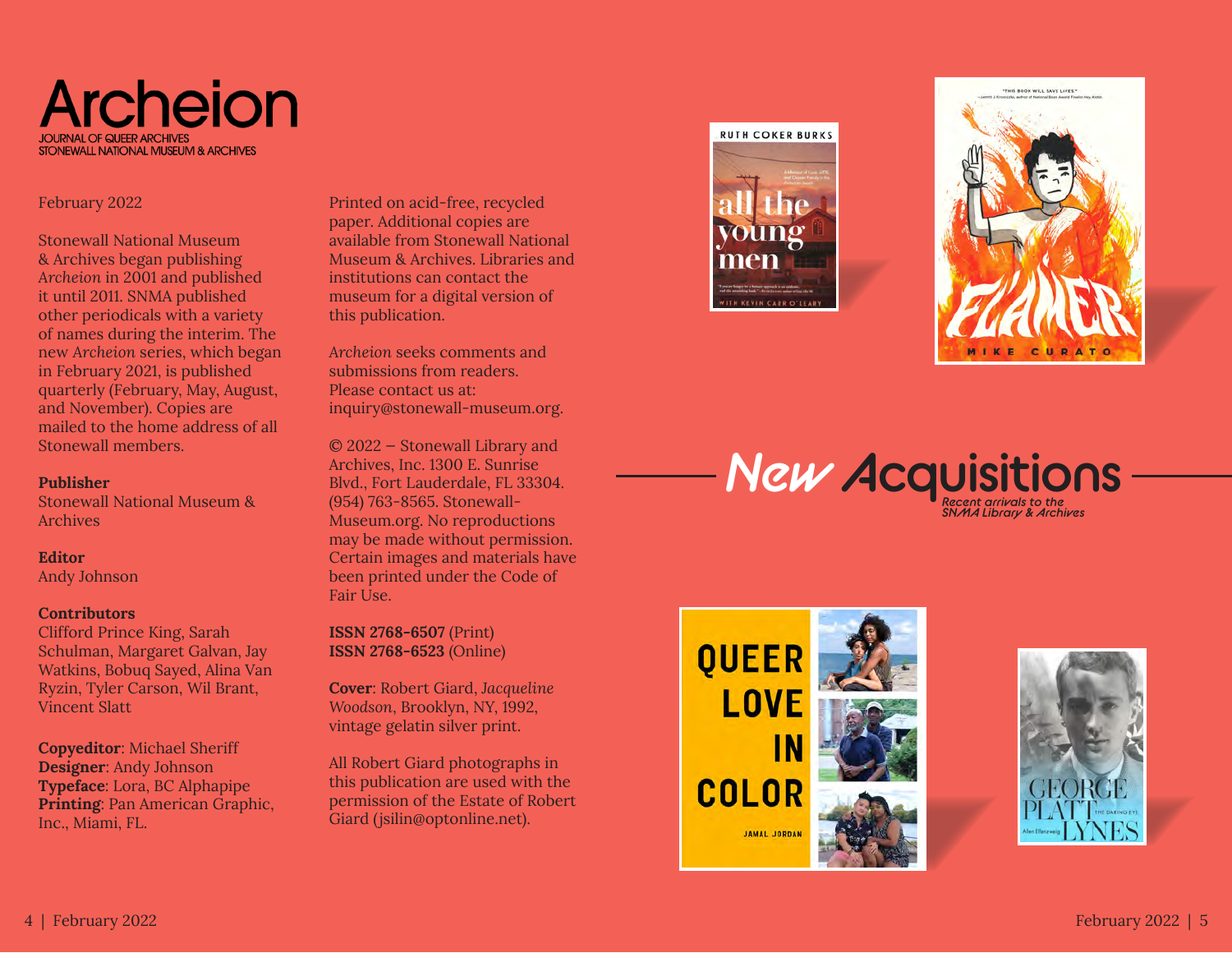# **Robert**



◀ *Justin Chin***, San Francisco, CA, 1999, vintage gelatin silver print.**

**A path-breaking queer Asian American poet, Justin Chin was born in Malaysia, raised in Singapore, and educated at the University of Hawaii at Manoa. In 1991, after college, Chin moved to San Francisco and immersed himself in the city's vibrant worlds of queer literature and performance. His critically acclaimed poetry books include** *Bite Hard* **(1997),** *Harmless Medicine* **(2001), and** *Gutted* **(2006), all of which concentrate on complex questions of race, racialization, sexuality, desire, and shame.** *Gutted* **received the prestigious Thom Gunn Award, a prize that honors a work of gay male poetry. He died at the age of forty-six in 2015.**

In June 1985, after having attended New York City's Lesbian and Gay Pride march with his lover Jonathan, Robert Giard (1939-2002) and friends headed over to the Public Theater to see the evening performance of Larry Kramer's *The Normal Heart*. As the curtain opened, revealing names of the dead projected on the wall, some Giard recognized, he was moved to a sense urgency. As he notes, "The general euphoria of the march earlier in the day was coming up against this dramatization of present suffering and loss."1

That evening, Giard made a pivotal decision about his photographic practice: It should be of use to other gay people by recording something of note about the queer experience, queer history, and queer culture. A few weeks later, for his birthday in July, Giard attended a performance of William Hoffmann's play *As Is*. Soon after, Giard developed the foundations

of what would become *Particular Voices*—his most important photographic body of work—which memorialized and historicized the most influential lesbian and gay writers, poets, playwrights, academics, and scholars.

Including over 500 portraits, *Particular Voices*—the source SNMA selected images from, is

<sup>1.</sup> Robert Giard, "Self-Portrait of a Gay Reader," in *Particular Voices: Portraits of Gay and Lesbian Writers* (Cambridge: MIT Press, 1997), p. xiii.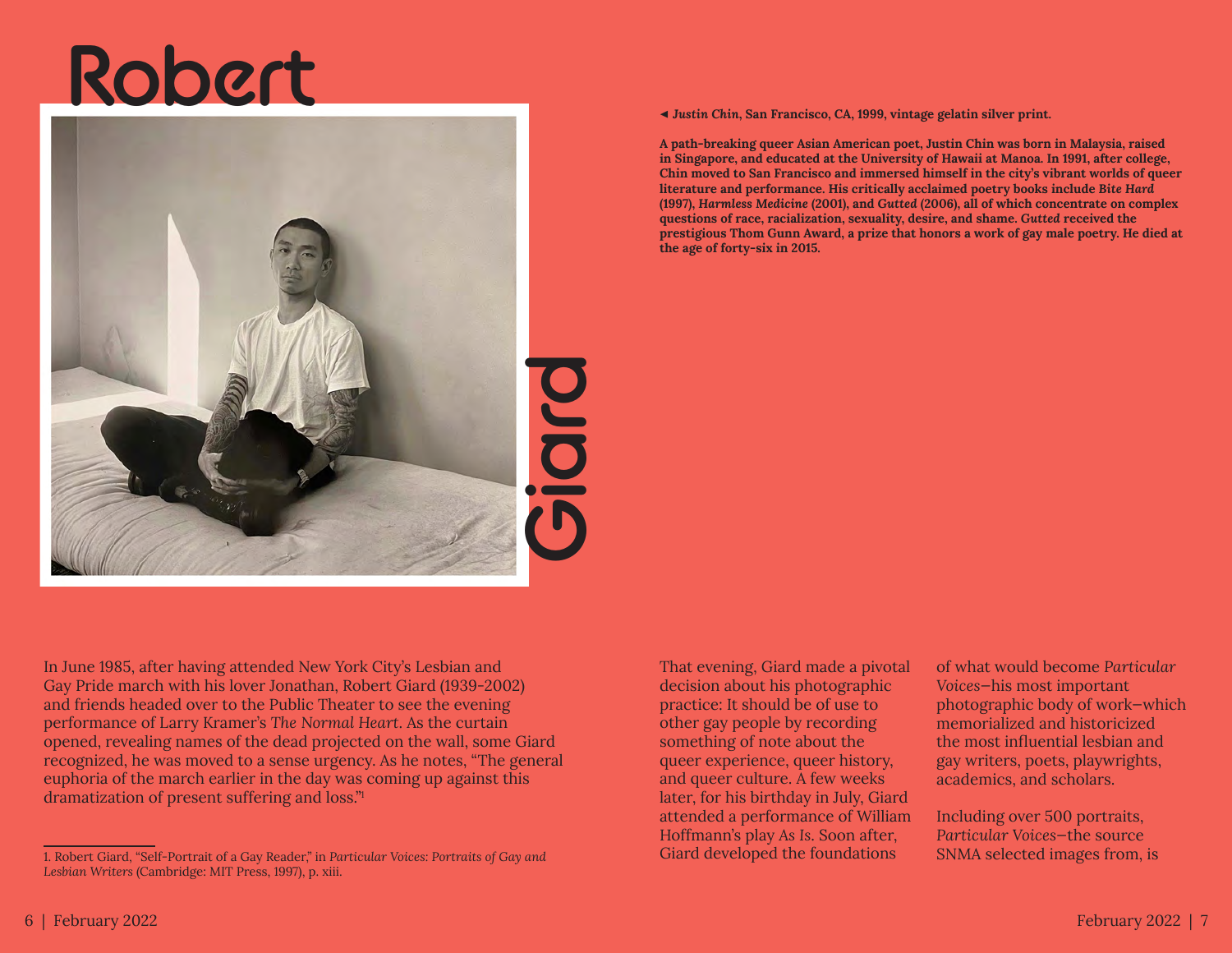a project of legacy building, of naming, of identifying, and of claiming space for lesbian & gay writers who have shaped the course of history. By setting out on a mission to photograph gay and lesbian writers and leaders in 1985, Giard created a trove of powerful images of people willing to come out as members of the LGBTQ community at a time when it could have harmed their reputations and safety.

Giard's photographic practice, particularly in relationship to *Particular Voices*, sought

recognition and remembrance. Similar to projects such as the AIDS Memorial Quilt, the marginalization and erasure of queer communities and queer individuals from our cultural record propelled a generation of artists, writers, and thinkers to form our own history, our own legacy, and to stake a claim for the proof of our existence. Joan Nestle—a Lambda Literary award winning writer and editor, and a founder of the Lesbian Herstory Archives—in her contribution to *Particular Voices*, concluded the essay with a notion of longevity

and community, two pillars intimately connected to Giard's photography. She wrote, "Will our words be allowed to live? Will our children be able to find us? As long as these photographs exist, with their queer, complex, and different faces, the world will know that at one point in time, with our words and our bodies, we chose revelation."2

2. Robert Giard and Joan Nestle, "'I Wanted to Live Long Enough to Kiss a Woman': \* The Life of Lesbian Literature," in *Particular Voices: Portraits of Gay and Lesbian Writers* (Cambridge: MIT Press, 1997), p. xxv.

Queer communities are positioned such that our history and genealogy must be sought out, discovered, made, and remade. Artists such as Robert Giard underscore the need and importance of finding and forming community.

*Robert Giard* was on view at SNMA in Winter/Spring 2022



◀ *Sylvia Rivera***, Brooklyn, NY, 1999, vintage gelatin silver print.**

**Sylvia Rivera was a pivotal transgender and gay-liberation activist who was an integral catalyst of the Stonewall Inn uprising in 1969—a turning point in the queer rights movement. Born in 1951 to a Puerto Rican father and a Venezuelan mother in New York City, Rivera championed the rights of the people most marginalized from society, especially trans people of color. In 1971, along with her comrade Marsha P. Johnson, she founded the Street Transvestite Action Revolutionaries (STAR), a political group that provided lodging, food, and shelter to people in the trans community. She died in 2002 at the age of fifty. Robert Giard photographed her as part of his series "Gay Sites" or "Queer Voices," which depicted important queer activists.**

*Pomo Afro Homos***, San Francisco, CA,** ▶ **1994, vintage gelatin silver print.** 

**The Postmodern African American Homosexuals—shortened to Pomo Afro Homos—was a trailblazing performance troupe founded in San Francisco in 1990 by Eric Gupton, Brian Freeman, and Djola Branner. Active until 1995, the collective created humorous, poignant, and empowering theater pieces about the relationship between Blackness and queerness in a heated age of identity politics and HIV/AIDS. Drawing from their own experiences and struggles, Pomo Afro Homos created work that combined song, dance, theater, and comedy. Their shows,** *Fierce Love: Stories from Black Gay Life and Dark Fruit***, performed at national and international venues. Topics broached included racism, homophobia, sex, pop culture, tokenization, and activism.**

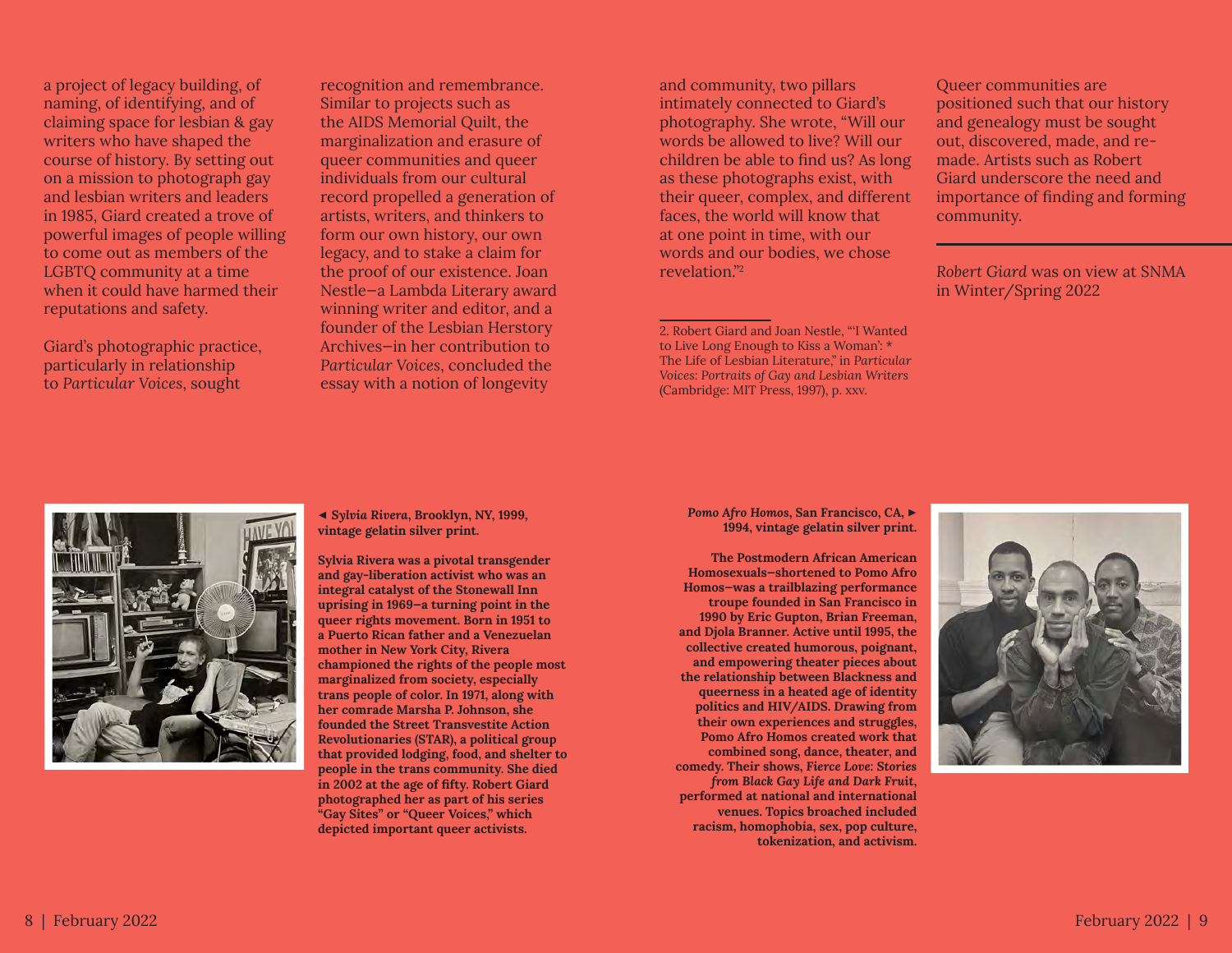



◀ *Joan Nestle***, New York City, 1987, vintage gelatin silver print.**

**Born in the Bronx in 1940, Joan Nestle wore many hats in the lesbian community: activist, writer, editor, educator, community historian, and archivist. As a Jewish lesbian feminist, she participated in several important intersectional social movements of her day, including the anti-war, women's rights, gay liberation, and pro-sex movements. Much of her influential erotica emphasizes butch-femme identities and relationships. In 1974, Nestle notably co-founded the Lesbian Herstory Archive. Now located in Park Slope, Brooklyn, the archive serves as an essential community space and vast collection of documents, periodicals, ephemera, memorabilia, and photographs related to lesbian history and culture. Her archival work is motivated by a firm conviction that preserving lesbian history is a vital political act.**

◀ *Jacqueline Woodson***, Brooklyn, NY, 1992, vintage gelatin silver print.**

**Jacqueline Woodson is an acclaimed writer of books for children and adolescents. Frequently incorporating elements of her own experience as a Black queer person, she has rocked the field of young adult literature by creating nuanced characters that find themselves in relatable situations. Her young adult novels include** *Miracle's Boys* **(2000) the story of three brothers growing up without parents in Harlem—and her poetic memoir** *Brown Girl Dreaming* **(2014), both of which won the Coretta Scott King Award. She has previously served as the Young People's Poet Laureate as well as the National Ambassador for Young People's Literature. In 2020, she was named a MacArthur Fellow.**



▲ *Adrienne Rich***, New York, 2001, vintage gelatin silver print.**

**Adrienne Rich was one of the most significant poets, essayists, and intellectuals of the second half of the twentieth century. With the publication of her first book,** *A Change of World* **(1951), which won the Yale Younger Poets Award, she became recognized as a leading voice in the world of American poetry. Her work combined formal ingenuity with radical politics, particularly feminist and lesbian concerns of the 1970s and 1980s. Published in 1980, her essay "Compulsory Heterosexuality and Lesbian Experience" remains a classic text of radical feminism and lesbianism. In 1997, she famously refused the National Medal of Arts due to her disagreement with President Clinton's administration's lack of support for the National Endowment for the Arts. Her long-term partner was Jamaican American novelist Michelle Cliff.**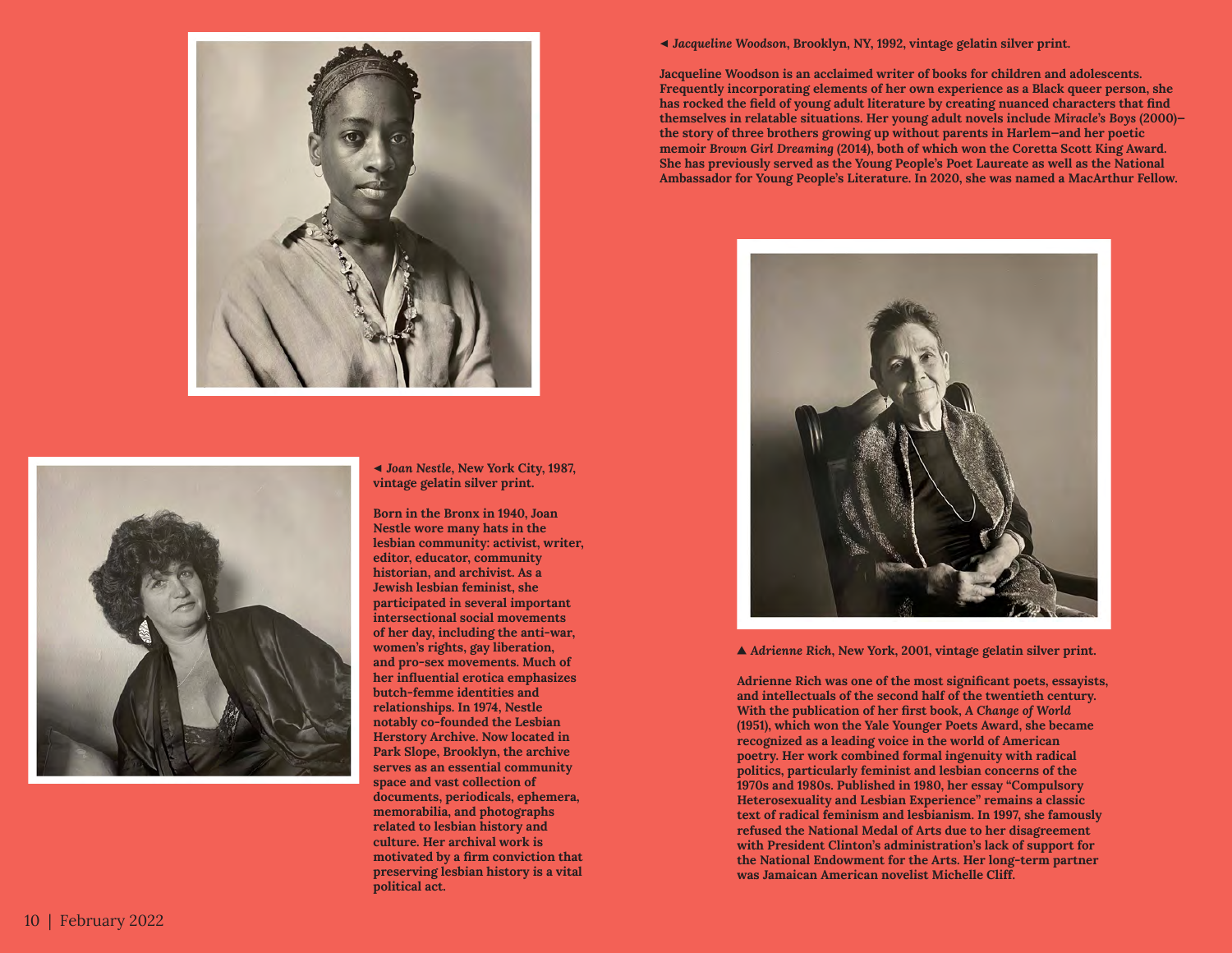### **Reflections on**  *Particular Voices* **with Sarah Schulman**

#### **Andy Johnson (AJ): What do you remember about your collaboration with Robert? Was there anything that stood out?**

**Sarah Schulman (SS):** So, I've been thinking about Bob. Did you know that there were actually two different photo sessions for his project? There was a whole earlier set taken in the stairwell of my building, at the place that I've lived for over forty years. By 1988, when Bob finished the second



session, I had been in print for four years, and I had published three novels. Even though I was very young, the first set of photos he did of me on the staircase was very Jack Kerouaclike. I live in a tenement. It was very urban.

By that point, that image had already been taken of me in that space many times by others, so it felt really cliché, and when he mailed me the contact sheet of the images, I told him that it felt

repetitive. So, he decided to do an entirely different shoot with me. He came up here again, and put me on the roof in that coat you see in the image. What's interesting is that this second photo has now become the cliché. I now have 35 years of photos of me on that roof, but his image was the first.

I remember that he was extremely affable. He really wanted a collaboration—something that we would both feel good about. I don't think I had any other contact with him after that.

**AJ: Giard's project,** *Particular Voices***, deals heavily with these notions of legacy and memory who is remembered and how. Why do you think these ideas are so strongly held for LGBTQ culture and communities?**

**SS:** Robert was one of the first white men to see the community as multi-racial and cross-gender. I can't think of anyone—at that time—who was as inclusive in their conceptualization of community as Bob was.

We had this very rich subculture that the mainstream culture ignored and it was so obvious to us. We all knew each other. When I came out to the lesbian community, the leaders in the field were poets. Robert captured something that was very authentic in that sense.

#### **AJ: In your own work, do you think about that idea of legacy building? For example in your recent book,** *Let the Record Show***.**

**SS:** It's so hard because . . . my most recent book . . . I felt like I had to do it. It was a state of emergency. There was so much mis-historicization, and untrue history being created. I had no intention of writing

this book, but I felt that I had to. I'm in the generation that's very truncated because of AIDS, and so Jim Hubbard and I feel a lot of responsibility to our dead friends. When you have a situation like the one that we faced where AIDS activism was being misrepresented, it became this feeling like, if I didn't do it, it wasn't going to happen. The other people aren't here to tell those stories.

When you look at the legacy of lesbian history, it has completely disappeared. Even in publishing there still is not a single lesbian novel that's been allowed to be an emblematic American novel. It's still so marginalized. The representations are very limited. I'm not sure what exactly to do about that, but it's so frustrating. It's interesting that I wrote a book about men, and suddenly I got a lot of approval. After 37 years and 20 books, I got access on a certain level that I never had before. The responses were, *Wow you're such a good writer, so smart*. Now I've come back with a new lesbian novel, and I can't get it published. When I wrote my first novel in 1984, most of the lesbian writers who were well known at the time had dropped out. It was so brutal, very few of my peers are still active and publishing.

**Sarah Schulman** is an American novelist, playwright, nonfiction writer, screenwriter, gay activist, and AIDS historian.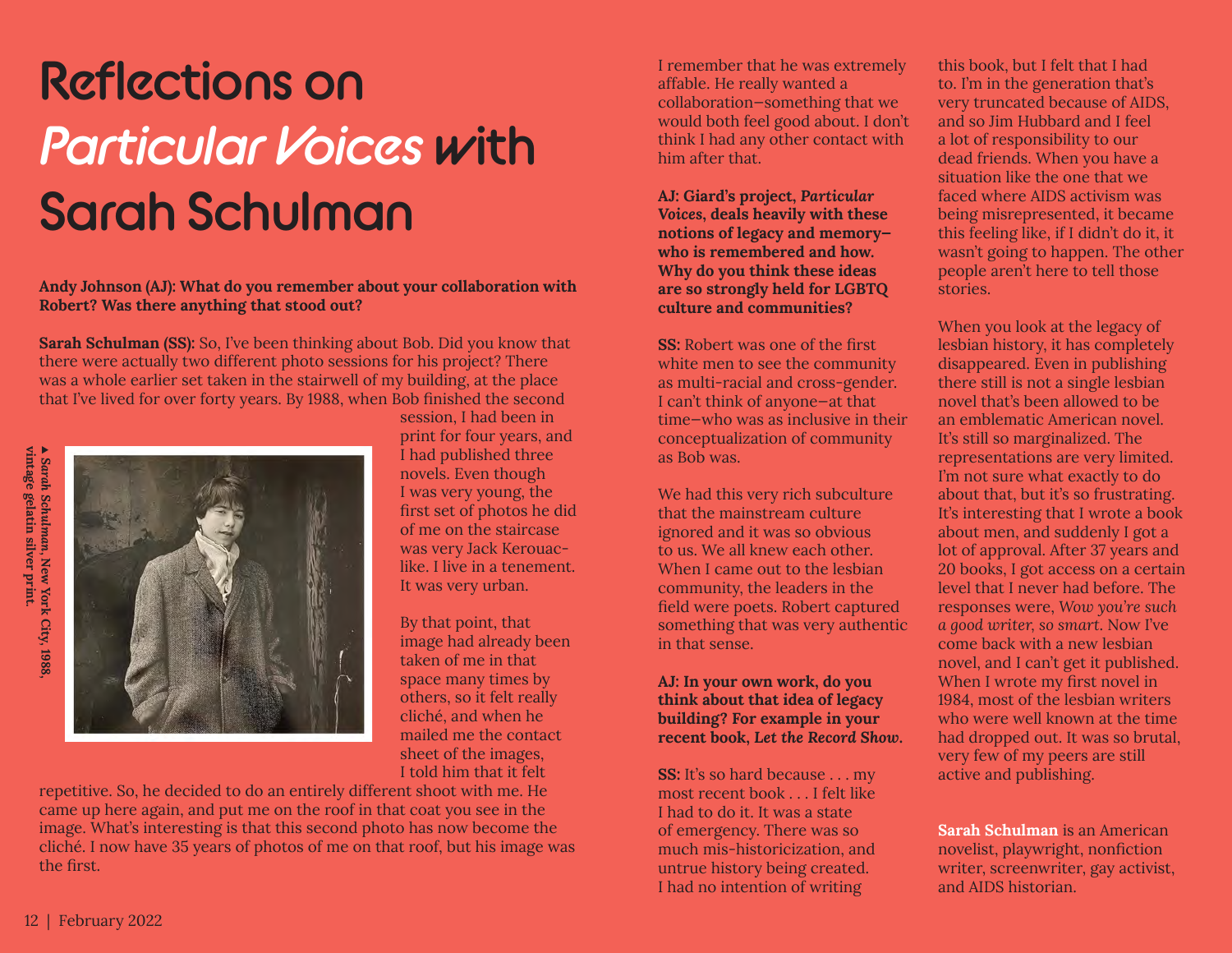| <b>bslithul</b> |  |
|-----------------|--|
|-----------------|--|

Robert passed away twenty years ago. I was almost eight years old.<br>Thinking about that time in my life–fascinated by cameras and camcorders.<br>My father had an over-the-shoulder VHS tape recorder, and I'd borrow it to film m

Maybe we weren't friends, or didn't hang out at the same place, or had just met; the time Maybe we weren't friends, or didn't hang out at the same place, or had just met; the time A fear of missing out on an exchange with someone within my community. A fear of missing out on an exchange with someone within my community. was…

Physical time stamps. A visual to remember where we were mentally and emotionally at that specific time. Physical time stamps. A visual to remember where we were mentally and emotionally at that specific time. Old report cards and tests to witness how much we've learned since then. Old report cards and tests to witness how much we've learned since then. Marks on the wall to see how much we've grown. Marks on the wall to see how much we've grown.

"Back then, I was seeing  $\ldots$  " "Back then I had just  $\ldots$  ." "Back then, I was seeing . . . " "Back then I had just . . .

Creating my own memorial, the way I want. Leaving behind evidences of my loved ones, friends, relationships, Creating my own memorial, the way I want. Leaving behind evidences of my loved ones, friends, relationships, and my inner self. and my inner self.

This is when I find myself in a full circle type moment while looking at Robert's work. This is when I find myself in a full circle type moment while looking at Robert's work

I can see his intentions. I can see his intentions.

It's not forever, but perhaps it can be with a photo. Not only for me, but for the ones after me. It's not forever, but perhaps it can be with a photo. Not only for me, but for the ones after me. I understand the longing to cradle time, treasure the people we were once surrounded by. I understand the longing to cradle time, treasure the people we were once surrounded by To prove that I and we were once here. To prove that I and we were once here.



▲ **Robert Giard,** *Leslie Feinberg, Minnie Bruce Pratt***,**   $\blacktriangle$  Robert Giard, Leslie Feinberg, Minnie Bruce Pratt, Jersey City, 1994, vintage gelatin silver print. **Jersey City, 1994, vintage gelatin silver print.**



relationships in traditional, relationships in traditional, speak on his experiences speak on his experiences documents his intimate cliffordprinceking.com. **cliffordprinceking.com**. documents his intimate everyday settings that and Los Angeles. King and Los Angeles. King everyday settings that as a queer black man. working in New York working in New York is an artist living and as a queer black man. is an artist living and Clifford Prince King **Clifford Prince King**

> ▲ **Clifford Prince King,** *Lovers II***.**   $\blacktriangle$  Clifford Prince King, Lovers II. Courtesy of the artist. **Courtesy of the artist.**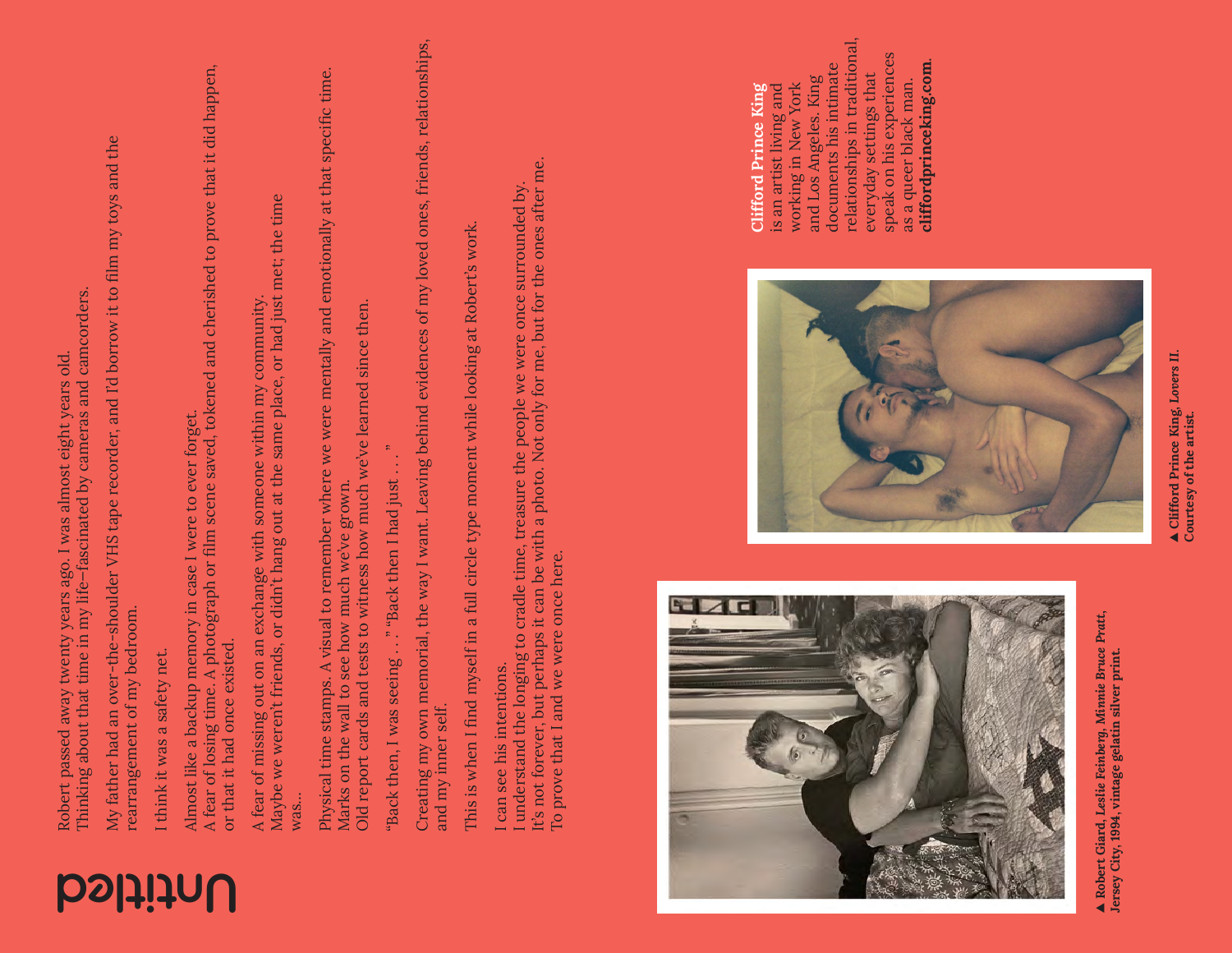### **Access & Archives: A Researcher's Roundtable**

Navigating archives, both in-person and digital, is a game of risk and of surprising discovery. We often have an idea or hope for what we will eventually find; however, the unexpected is often what to expect. *Archeion* hosted a roundtable with five scholars, artists, and researchers—Alina Van Ryzin, Jay Watkins, Margaret Galvan, Bobuq Sayed, and Tyler Carson—to learn more about the individual experience of encountering archives. What surprises are hidden in archives? What do archives overlook or misinterpret? What are best practices for not only approaching archives, but also how archives index their materials? How do we grapple with the emergence of the digital sphere? The roundtable, while narrow in its scope, hopes to invoke the question: What is our collective relationship to the archive?

\*\* The following roundtable is edited for length and clarity. \*\*

**Andy Johnson (AJ): Let's begin with short introductions, including your pronouns, project/institutional affiliations, and what you're currently working on.**

**Alina Van Ryzin (AVR):** My

name is Alina (she/her). I'm not affiliated with an institution, I'm an independent artist, and I am currently researching for my own artistic practice around the queer history of South Florida, including the history of drag kings, and more.

**Margaret Galvan (MG):** I'm

Margaret Galvan (she/her). I am affiliated with the University of Florida, although at the moment I am in San Francisco on a research fellowship with the Stanford Humanities Center. My research seeks out communities of queer cartoonists, particularly in the 80s and 90s, during which there was a growth of LGBTQ cartoons and comics. I think about how they make community together through different periodicals, anthologies, and series.

**Jay Watkins (JW):** I'm Jay Watkins (he/they). I am affiliated with William & Mary here in Virginia, and I am working on Southern queer theater.

**Tyler Carson (TC):** My name is Tyler Carson (he/him), and I am a PhD candidate at Rutgers

University and I study the history of the figure of the endangered white child from the 1970s up until the current day.

**Bobuq Sayed (BS):** My name is Bobuq Sayed (they/them). I am currently in the University of Miami MFA program and am in my final semester. I am currently doing a fellowship with Exchange for Change and working on building writing and reading proficiency among incarcerated folks in various South Florida prisons. However, with Stonewall I am currently working on an exhibition of queer Muslim migration through both South Florida and North America.

**AJ: In thinking about your experience with archives around the US, and maybe even the world, do any stand out? Do you have a favorite archive that you like to visit?**

**AVR:** I moved to Miami during the pandemic, about a year ago, so the most recent archive I have visited is Stonewall. Nonetheless, I have visited the William Way Archives in Philadelphia, and the Bryn Mawr College Archives because they did a long-term photography project about women's colleges in the modern day.

**JW:** Over the last few years I've spent time at Stonewall, ONE Archives in Los Angeles, the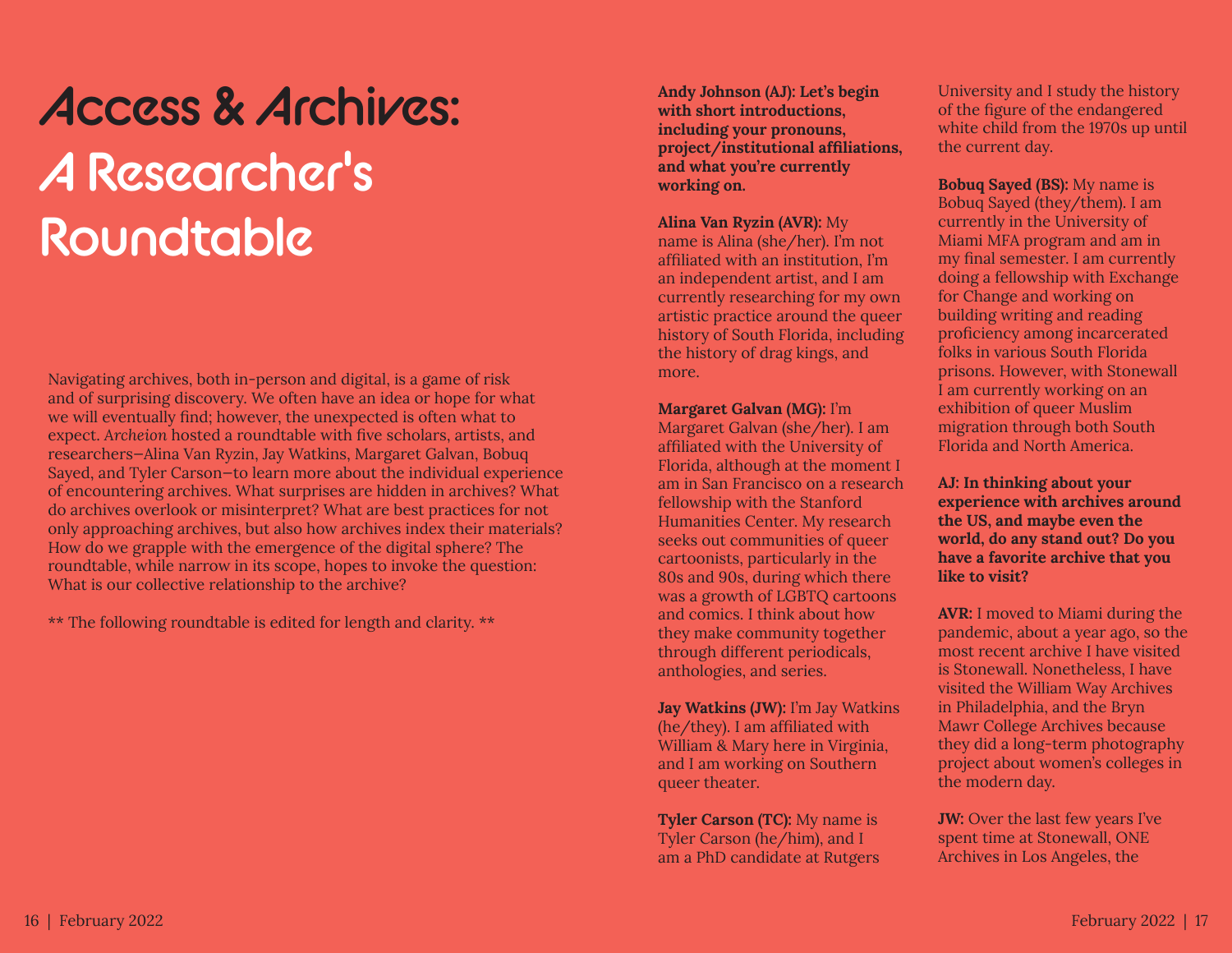GLBT Historical Society in San Francisco, The Center in New York, and a couple of university archives including Emory University in Atlanta, and a little bit of Georgia State University. My favorite would have to be ONE Archives in Los Angeles. I don't know if it's the building or the space, but something about the archival space is comfortable in terms of material memory. They have a lot of the playwriting material from Atlanta in their archives, which is very helpful for my research.

*"I had never seen a photo of [Don Melia], and so being able to see this person you are researching is really powerful."*

**TC:** I've used three archives so far. I was at Stonewall Museum in July 2020, and since then I've visited the New York Public Library, which is a beautiful space to work in, and surprisingly open access in terms of sensitive materials, which I work with a lot. I've worked at The ArQuives in Toronto, Canada. I recently booked a trip to the Tretter Collection at the University of Minnesota.

**BS:** The work I am doing with Stonewall is a bit unrelated to my primary research project, which is a novel set in Istanbul. During my trips to Istanbul, Turkey in the last couple of years, I've been looking through the archives at Boğaziçi University. The material isn't earmarked LGBTQ, so it's finding more subterranean approaches to finding similar communities. There's an organization there called Kaos which has a database of oral histories from the various refugee and asylum seekers who have passed through Istanbul since the group's formation.

**MG:** I've been able to research at the GLBT Historical Society in San Francisco, which is fantastic. I was at Stonewall Museum last summer in May 2021 and in the summer of 2019, before Covid, I spent a month in London at the Bishopsgate Institute, which is a queer history collection. I've spent a lot of time at The Center in New York, the Lesbian Herstory Archives, ONE Archives in Los Angeles, and more traditional university archives.

**AJ: What was your experience like in the archives? Was there** 

#### **anything surprising? What were you faced with in terms of combing through so much material, and how did that affect your thesis or approach, or not?**

**MG:** When I was in London, I was looking to write a history of the cartoonist Don Melia, who had put together volumes to raise awareness and funding for HIV/ AIDS in the 80s. He put together a comic called *Strip AIDS*. I wanted to understand his legacy, but he doesn't even have a Wikipedia page, there wasn't a collection for him or his work, so I ended up going through the major queer newspapers in London in 1987 to find information and piece things together. The most striking thing I found for him was a photograph taken of him from one of the book-signing events they held. I had never seen a photo of him, and so being able to see this person you are researching is really powerful.

What I've been finding at the GLBT Historical Society is a lot of evidence of trans cartoonists and trans cartoonist history. It wasn't until the late 90s and early 2000s that trans cartoonists were brought into the fold, but I'm finding a lot of stuff in the early 90s and even the 80s, and this history is not integrated into the larger, queer cartoonist community for obvious reasons, so these individuals often had to

find other community spaces and networks that were more trans specific.

**AVR:** When I was working in the Bryn Mawr archives, I didn't really know what I was looking for. As a photographer I was looking to be in conversation with images. What I found was that images of Black and Latino students were marked as "unidentified students," while most other photographs would have labels such "students at a party." I was persistently looking for students of color and it wasn't until I clicked on the tag "unidentified" that I found the largest amount. Essentially, the two search terms that returned the highest number of images were "maid" and "unidentified."

**JW:** One of the biggest surprises for me comes up across several archives. Southerners, about every ten years, have to keep reminding the national LGBTQ movement that we're here and we exist. I didn't realize how explicit that was until I was at the University of Florida archives. One playwright writes his character dialogue in such a way as to flag the way in which metronormative standards often exclude communities in rural spaces. When I was at Stonewall, right around 1990 to 1993, as there is increasing excitement over the Clinton presidency, Southern activists, not just playwrights, are looking at the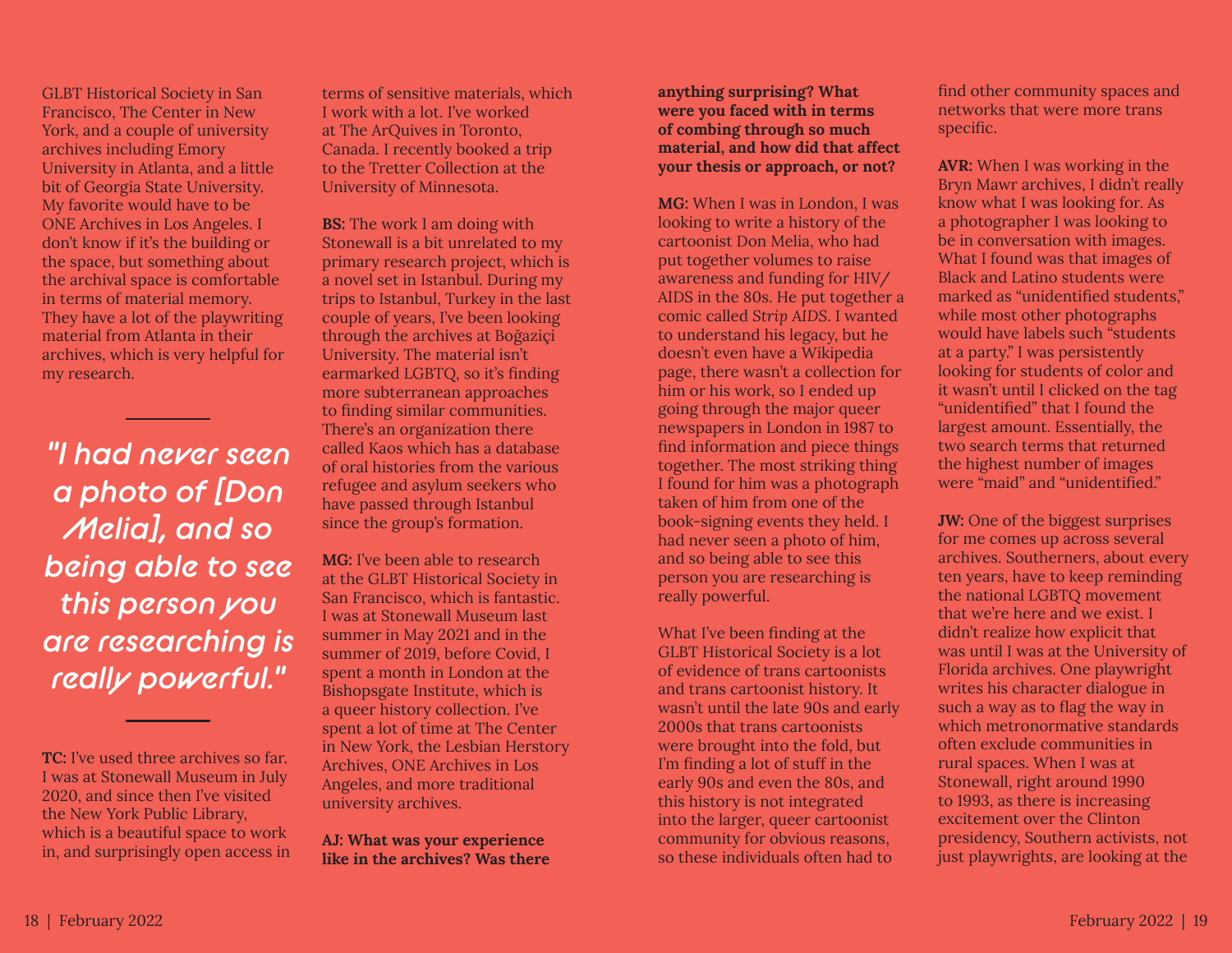national movement and saying, "Hey, we are here. We are still here. The strategies that the HRC are employing don't necessarily work for us." Then of course several more times, the South is contending with HRC and national strategies. It was a surprise to see four of the Southern queer papers, between '90 and '93, feature a weekly article from a Southern scholar, Southern activist, Southern playwright, Southern artist, critiquing the national movement for being forgotten.

**TC:** I study the figure of the endangered white child, and so I thought where do I go for that? Anita Bryant, Save Our Children, 1977-78. I went in with the naïve expectation that there would be explicit language around white children, but of course there wasn't, that's not how racism works. I stumbled upon these two interviews, one in *Playboy* and the other in *Penthouse* where Bryant is talking specifically about homosexual practices and how outraged she was about it, which was sort of shocking to see so plainly. In another surprise, I found a special issue of a white supremacist newspaper called *The Torch*, which was billed as a revolutionary journal of white Christianity. It also had explicit material in it.

**BS:** I have marveled a lot at all of the racially explicit material

in Stonewall's collection. It's fascinating to realize how recent some of the language that we now consider extremely dated around race was. This wasn't some 1970s smut periodical, it was a glossy, high budget publication from 2007. There was a magazine in the Stonewall archive that effectively marketed Asian communities to white men. I'm not sure that would exist today, but seeing it so explicitly rendered was enough.

*"Southerners, about every ten years, have to keep reminding the national LGBTQ movement that we're here and we exist."*

The thing that surprised me about what I'm working on in particular was the warm reception of queer Cuban refugees around the time of the boat lift, because it quite clearly contradicts the reception of queer Muslim refugees only a

few decades later. You saw ads for free housing, ads for jobs. Then you fast forward and see a more moralistic, racist, and Islamophobic response to Muslim migration in South Florida. It's so explicitly. You don't have to dig deep to reach these conclusions.

**AJ: In considering your experience with archives, from grassroots to institutional, I want to consider the question of where do we go? What are we still missing or lacking? What goes wrong? What role does affirmative outreach play? Are there any spaces that are modeling best practices for archives?**

**JW:** I was at the American Historical Association (AHA) over the weekend, and the Committee for Lesbian, Gay, Bisexual, and Transgender History had their annual reception, sponsored by Gale. Their representative talked about their mission to bring collections to a larger field and make them more globally accessible, but no one was questioning the exorbitant paywall that is a barrier to access, and so your mission isn't access, your mission is capitalism. In my dream world archives would have the staff they need to do the digitizing they need; it would be keyword searchable. The ideal world includes funding.

**AVR:** I think, within queer archives—outside of the Lesbian Herstory Archives—looking for lesbian history is really hard, right? There are more leads than full material. I found that there was a women's community called the Pagoda, outside of Naples, Florida, that then relocated to Georgia, and I found an oral history interview with the woman who founded the community at the Duke University archives. I've found leads for the Rainbow House in Key West. So, I've found that the archive is more a jumping off point and the material ends. There was a magazine called *She* magazine founded in Miami, it eventually relocated to Los Angeles, but it was based in Miami for about ten or fifteen years. They would feature all types of events and there was one staff photographer who was listed as "Monica." That's what it says at the bottom of all the pages. I've tried to look for her. I have found other people. Many just names, and I am hoping to be able to find out more about these individuals.

**MG:** One thing I think a lot about for the future is digital access and what that means. I work with a lot of grassroots periodicals where there's been a trend towards digitization. *Independent Voices* was digitizing from different university archives, and they had *On Our Backs* up for a while. However, people came forward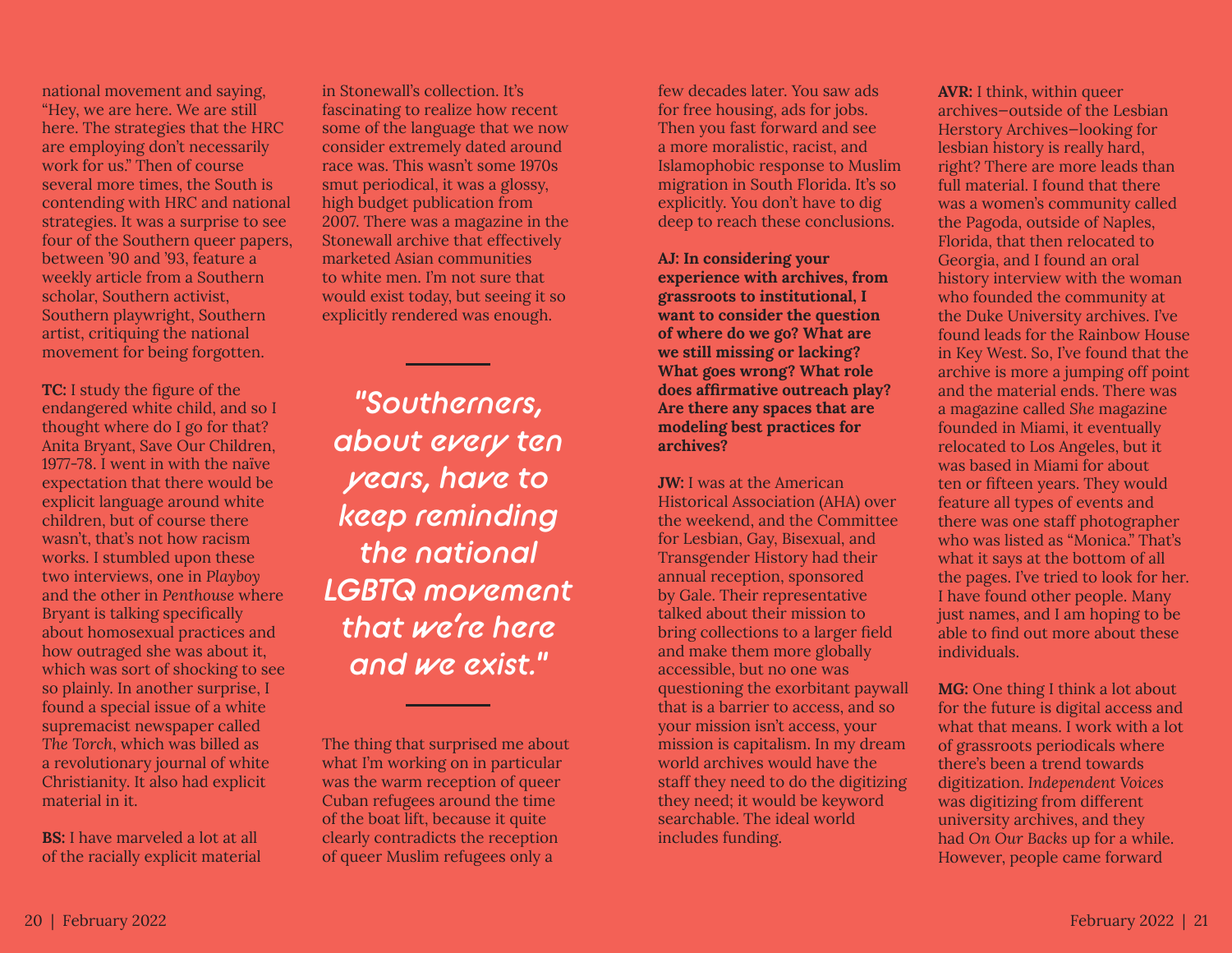and asked, "Well, did the people consent to having their lesbian erotica magazine [made] available to a larger community?" So there is a question of the ethics of digitization, especially when it could open people up to a larger community beyond what they wanted. I'm not sure what the right answer is, or if there is a right answer.

*"What's been extraordinary is to see how two people who were friends went to the same meetings, attended the same rallies can provide two completely different accounts."*

At the same time, however, Lesbian Herstory Archives was saying that they wanted to be independent, and now they are a part of the Gale Archives of Sexuality and Gender, which is great, but it's proprietary. I have access because of my affiliations, but it's really unfortunate that it's not open access. The idea of grassroots archives is to be open to the public. To digitize this material, but only have it available to those who can pay an exorbitant amount for it seems wrong. An example would be *Independent Voices*. They were fundraising for their digitization and had a subscription model for access. However, the intention was that eventually it would be open access, and is.

**TC:** I think Gale is evidence of a sort of shift that has happened where archives are having to make financial decisions rooted in precarity and scarcity, which ultimately can harm access to the collection. My hope for the future of queer archives is to begin and continue to tell the fuller story. The responsibility that we have to tell these stories . . . My research is interrogating the rise of anti-gay and homophobic history in the United States, and how that maps on to the rise of white supremacy—those same histories exist within the LGBTQ community and movement. We can't hide these "sensitive"

materials that implicate queer white men in the history of white supremacy; we have to reckon with them as scholars or researchers. But also, the institutions that hold them should be actively interrogating what these collections mean.

**BS:** The question about the future makes me think of all the various under-resourced communities in the American South and in the US in general; communities who didn't have the permanence of ephemera, who were living, thriving, fucking, but without the longevity that remains and is historicized in archives. However, one thing they do have and have always had is memory. Oral storytelling and audio archives capture that so well, and video archives too. It's not even an abstract idea or hope, there is real evidence and excellent templates, including the hundreds of interviews that Sarah Schulman did with the survivors of ACTUP and the HIV/AIDS crisis of the 80s and 90s, which was released in the book *Let the Record Show* in 2021. These oral accounts are also not definitive. What's been extraordinary is to see how two people who were friends—went to the same meetings, attended the same rallies—can provide two completely different accounts. It's a real strength of the medium.

*"...archives are having to make financial decisions rooted in precarity and scarcity."*

The last thing I'll say is that one of the shortcomings of academia and academics is this fixation on the individual book project. There's a real sense of narcissism and solipsism that comes about, a hyper focus on the individual as opposed to what is lucrative and important for a community—the longevity of our history and the archive. I think it's really important to consider the collective. I am also working on individual projects, so this is certainly a self-read. Nonetheless, a shift in priorities can possibly help to address the shortcomings of the archives.

**AJ: Thank you all for your time, this was a really lovely conversation.**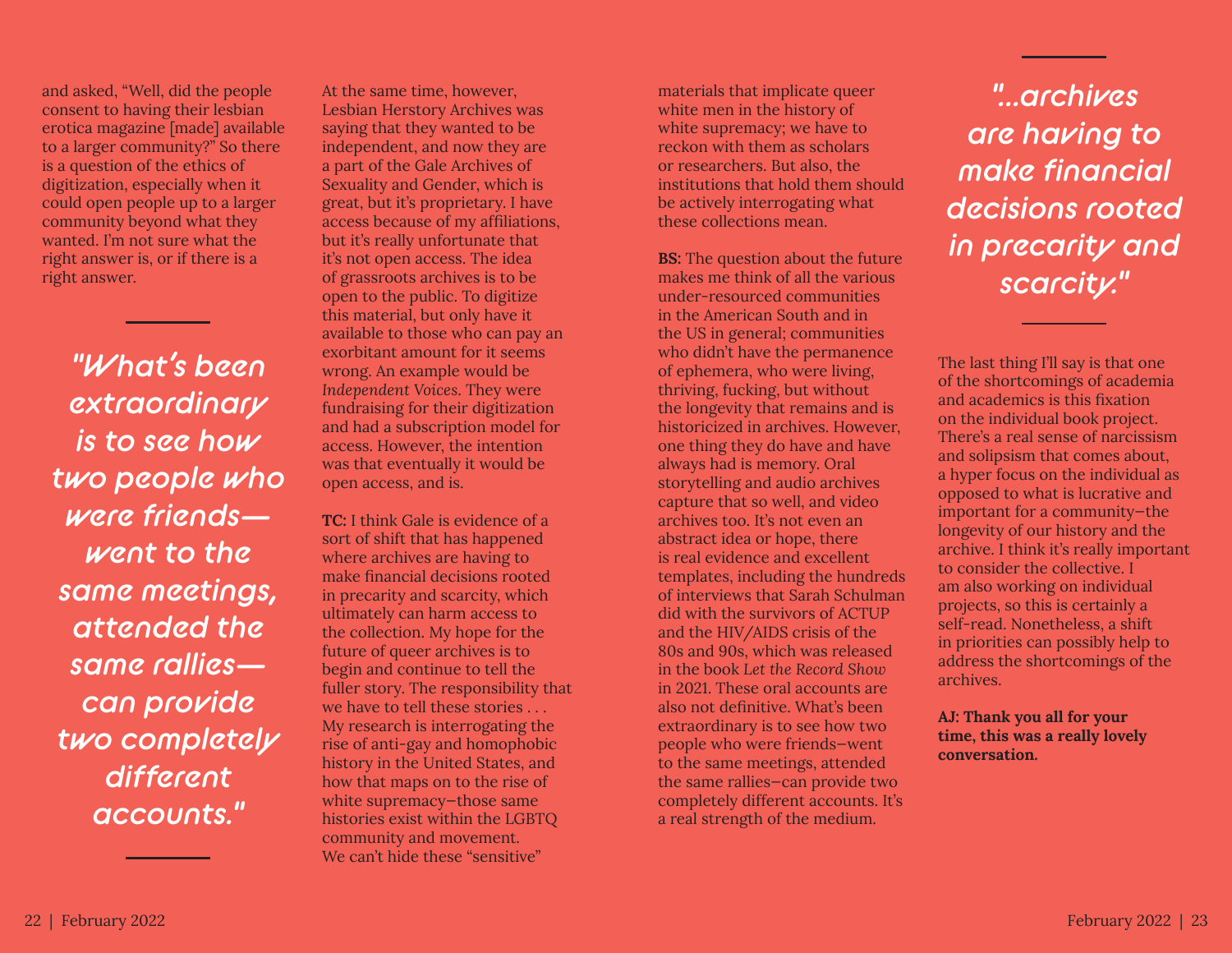### **Grassroots Archiving: An Institutional Roundtable**

As archives, museums, and institutions grapple with the historical erasure ever-present in their collections and storage facilities, *Archeion* asks: What are grassroots queer archives doing to ensure their legacies seek truer, equitable representation? Together with Wil Brant from the Gerber/Hart Library and Archives (Chicago) and Vincent Slatt of Rainbow History Project (DC), our conversation attempts to unpack the matrix-like relationship between activism, activists, community, and archives. Where do archives fit in the lifespan of activist movements and do they serve as the connective tissue between such movements? What is the relationship between grassroots and institutional archives? How do we preserve and support grassroots queer archives?

\*\* The following roundtable is edited for length and clarity. \*\*

**Andy Johnson (AJ): It's great to have you as part of this roundtable. Let's start off with a brief background, your work with archives, and your institutional affiliations.**

**Vincent Slatt (VS):** I work as a full-time librarian for a federal museum here in Washington, D.C. Since 2011, I've been a volunteer with the Rainbow History Project, which is an all-volunteer nonprofit. In that capacity, I serve as the Director of Archiving, and I am responsible for acquisitions, processing, and finding aids. We ourselves do not have an archival repository, all of our collections are transferred to the DC History Center, which was formerly known as the Historical Society of Washington DC. We wanted our materials to be available within the context of the communities we live in. The Rainbow History Project was started in 2000 by Mark Meinke, who was a local activist. He was doing research on the local drag communities but was unable to find any resources or collections. He took out an ad in *The Washington Blade* asking for information and calling for a meeting of like-minded individuals

who would be interested in this type of research. They all met at a coffee shop on 17th street, and thus was launched the Rainbow History Project. Their collections grew too large to properly care for. The organization sent a request for proposals (RFP) with some of our local agencies in DC, and the Historical Society of Washington DC was chosen. Rainbow History still collects the archival materials. We're still very robust with collecting oral histories, and we do a lot of walking tours.

**Wil Brant (WB):** I am the Executive Director of Gerber/Hart Library Archives here in Chicago, IL. I started back in the 90s in a variety of positions. I've been in this parttime directorship position for about the past four or five years. Gerber/Hart is a library, we have always had a circulating library, archives, collection, as well as an exhibition space. We do finding aids for archives collections and cataloguing for library items than can be checked out. We have people coming through at all stages of their research. We also have space for programs. All of our materials are on site. The downside is that we're getting very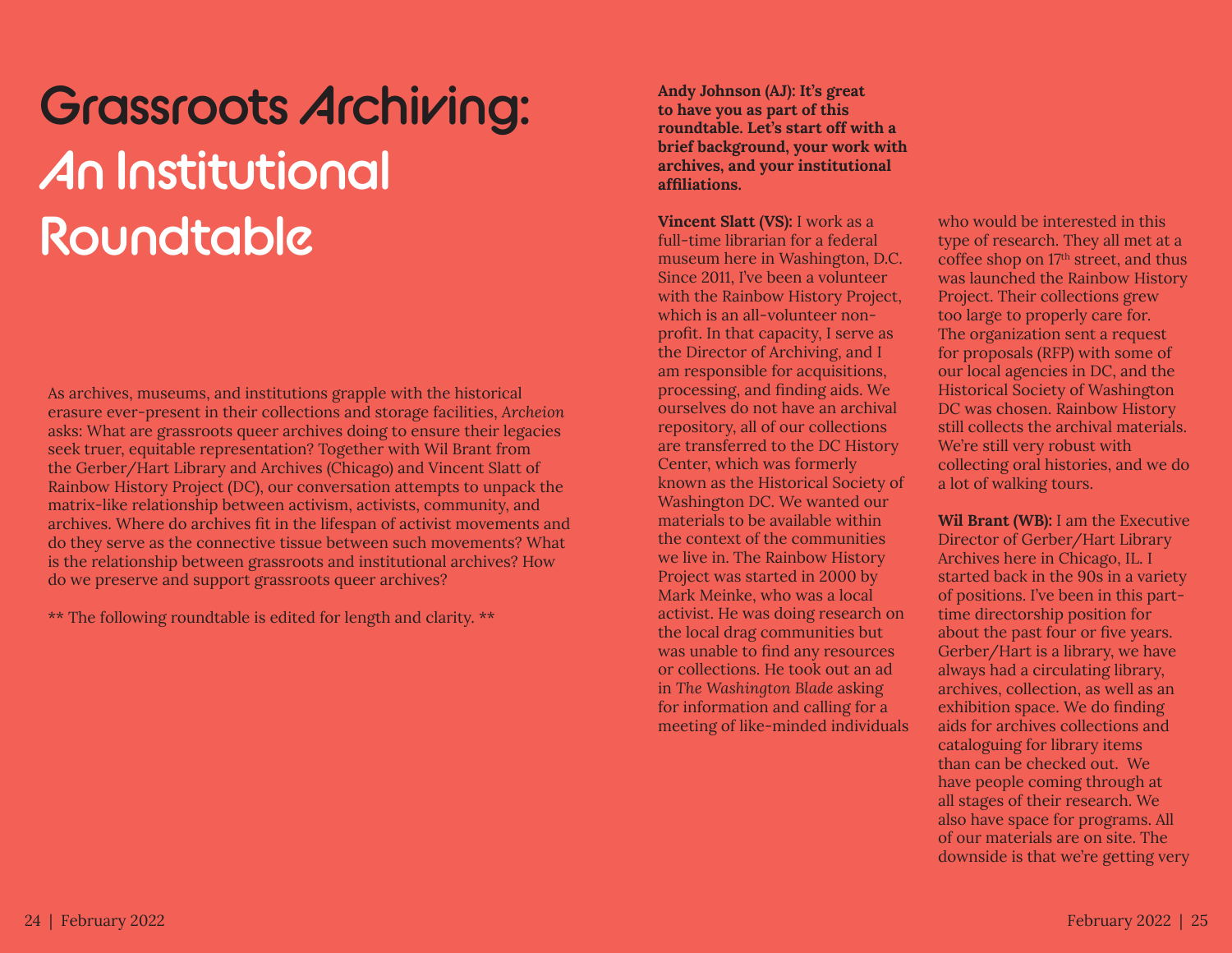large and we will need to move to a larger space. I've moved the library three times now.

*"For me, there really is no end to activism—it's a circle."*

Gerber/Hart is in its fortieth year—we were founded in 1981. We were founded as a joint project between the Gay Academic Union chapter in Chicago and the History Project, which—at that time—was called Gay Horizons and served the community. This was also in relation to the Gay and Lesbian caucus of the American Historical Association, where the conversation around collecting, preserving, and archiving really began to heat up amongst emerging gay historians. There have been discussions—as many archives have faced—about moving our collections to a larger museum or university collection. However, we've always wanted to be within a neighborhood where there was an LGBTQ presence. If we went to one of the universities, we would be farther from our constituents.

We always wanted people to be able to come to our site, be a part of the community, hold events with other sites and organizations. If we are going to identify ourselves as a community archive, we have to be within that so called community.

**AJ: What role do you see archives playing in activism and activist movements? When you hear the phrase "archives are the last step in activism," what are your thoughts? Do you agree? Disagree?**

**WB:** My response is that I would have a different interpretation of activism, or maybe the process of activism because my notion is more of a circle of praxis where you have an awareness of a situation, you analyze it, try to understand it, seek a response to it, engage in the response, then go back and interpret what impact you've made, then do that whole circle over again. For me, there really is no end to activism—it's a circle. So then, where do archives play a role in that? I see archives addressing the analysis part to understand an issue in the present, you need to understand its past. How have other individuals or groups addressed or faced other issues that would give someone insight into how to address a present or future issue. There was an exhibition we mounted that addressed bar

raids. There was a County Sheriff who was really aggressive with bar raids in the early-to-mid 1960s. He then became the President of the Cook County Board of Commissioners and ended up having a public building named after him. Should this person have their name on a public building considering their involvement and connection to violence against the LGBTQ community?

Back in the day of print media, activists would come into the archives and library to view the recent newspapers and gather information. Now that it's all online these days, more researchers are coming in to interpret the materials for their scholarship. All in all, I view archives as a foundation, inspiration, and a resource to be drawn from.

**VS:** My thoughts on that notion are very similar to Wil's. I don't see it as a last step, but rather the next logical step—where we begin to document our efforts, what we've done, where we've come from. Our board at Rainbow History Project all identify as activists. Some of our leaders are in their 70s and have been active in community activism for decades. Our mission is written as such that activism is built into our collecting methods. We're constantly looking for further understanding—lining up our archival collecting initiatives

with the activism that we have inherited, and to keep doing both simultaneously.

*"Our biggest concern was getting lost in such a large archive. We wanted to maintain a focus on local issues, accessibility, and community ties."*

**AJ: Can you speak more about the community ties within your organizations and how that potentially sets you apart from other archives or museums who have institutional alignments that create barriers between the material and its audience?**

**VS:** That's something our group talked about when we were looking for an archival repository—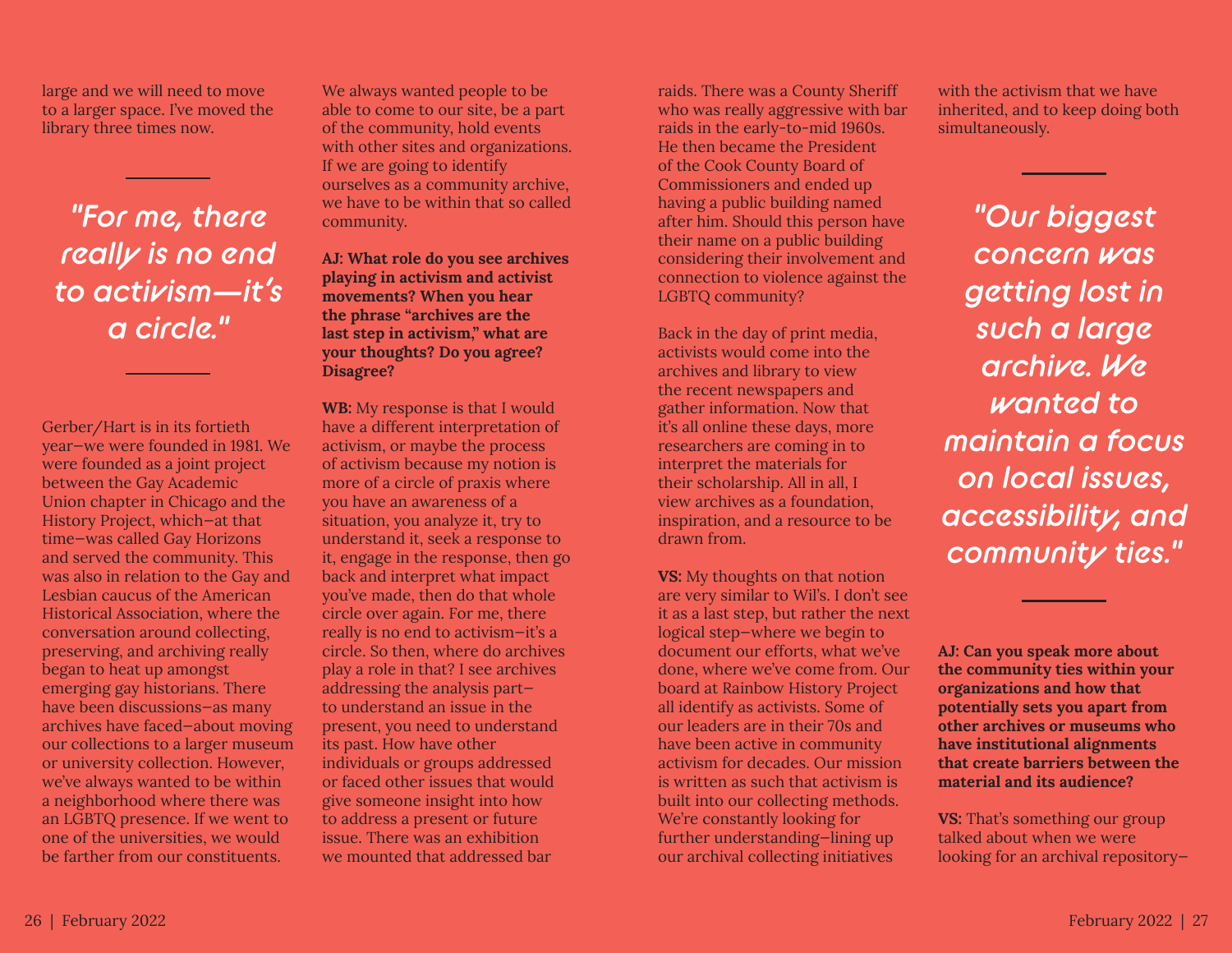there was the Smithsonian American History Museum, which began to collect on our issues; the Library of Congress; GW's Gelman Library; the Washingtoniana Division of the DC Public Library, and several others. Our biggest concern was getting lost in such a large archive. We wanted to maintain a focus on local issues, accessibility, and community ties.

**WB:** For Gerber/Hart, bridging the fence between an academic research institution and a community resource space has always been a concern. Like Rainbow History, we didn't want to lose that strong connection to our community, and geography really mattered.

**AJ: I want to continue thinking about archives as these continued sites of activism. This activism is deeply rooted in politics, and as such the materials are inherently political themselves. How can archives push for further intersectional collecting practices and cultural interpretations of the material? Who are we missing? Why? How can we interrogate that why in a solution-oriented way?**

**VS:** Andy, that is a very old question. Over 50 years ago, Howard Zinn, the great socialist intellectual, gave a pivotal speech at the Society of American Archivists in which he encouraged

archivists to become activists, and criticized archives for only collecting the stories of the military, business, government the elites. At the time, he was talking about collecting from the liberation movements—women's liberation, Black liberation, gay liberation, but also the Vietnam War protests and all of the persecution that was occurring at the hands of the government against protestors, the working class, etc. It's always been a tension that we've had—the fear of leaving people out. I think it speaks to how far we've come that as modern liberal activist archivists we're even posing the question and being self-critical enough to interrogate who we're collecting and who we're excluding from our collections. We certainly have difficulty in certain areas of collecting, especially in the arts and culture sector. It's difficult for us to preserve the fleeting and ephemeral nature of plays, performances, drag shows, and these sort of events and moments that don't tend to leave documentation. We press hard for outreach efforts, to diversify our collection.

**WB:** I feel similarly. We want individuals and communities to donate their archives, but we also have to be aware of the fact that under certain circumstances they don't have it. It may be because they don't want to keep it, they

may not want a paper trail or be associated with it, they don't want their family finding it when they pass. We've found that certain groups also meet very informally, there is no formal archival structure built in where they keep ephemera, minutes, etc. We are currently seeking to undertake a larger oral history project, which is a major lift, in order to fill in some of those gaps of the record. In some scenarios, we have to find another route to the information and the material.

*"What I think is really important for us to remember is that our enemies are still out there, and they're still actively working against us and our interests."*

**AJ: In looking towards the future, where do we see queer archiving moving towards? The digital sphere looms incredibly large in this discussion. Moreover, if we see more of an institutional alignment happening, what should we be leery of? What needs to be considered? What would be helpful to know for an organization who is thinking about partnering with someone larger and more well-funded?**

**VS:** What I think is really important for us to remember is that our enemies are still out there, and they're still actively working against us and our interests. We have to safeguard our collections because, even at a big academic institution, they have people that want to erase us and our history.

The Library of Congress, in the early 20th century, had a huge issue of purging their stacks of anything they considered smut, or hiding and leaving uncategorized material they deemed inappropriate, and so access was firmly limited. When Rainbow History wrote their agreement with the DC History Center, they specifically created a right of return on refusal clause in relationship to deaccessioning materials. Though DC History Center has shifted their focus tremendously over many years, we still couldn't deny their past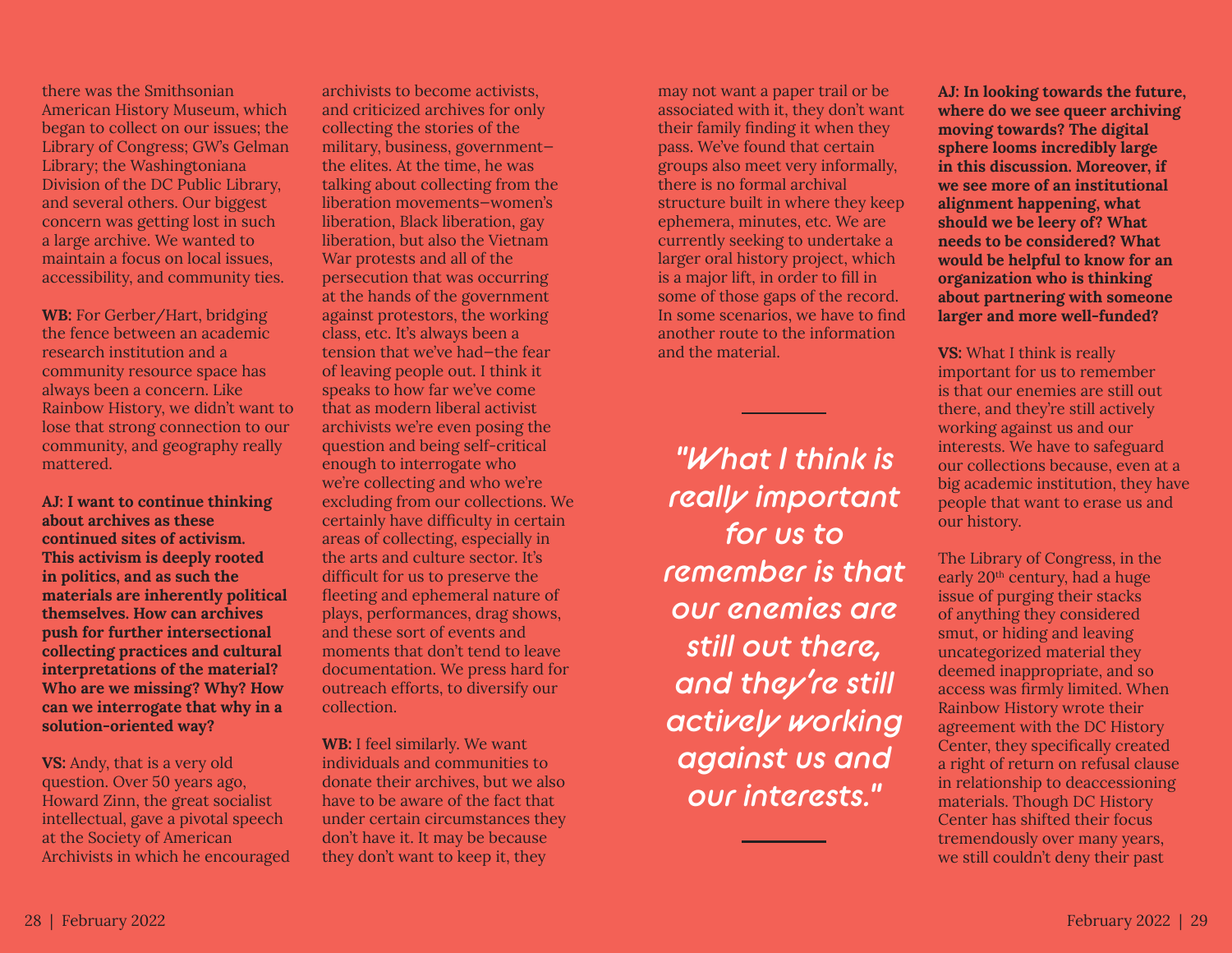of who they represented, who they collected, and what their priorities were back in the late 19<sup>th</sup> century. Don't get me wrong, the DC History Center has been a great partner for us and is dedicated to collecting broadly on all communities in DC.

The other one I'll raise is the financial burden of such a relationship with another organization because: Who is doing the fundraising? Who is paying for the archival folders, the boxes, the processing? We can bring forward volunteers as much as we can, but paid positions . . . paid programming? Money is often always the decision maker, right?

**WB:** I think at times there's an expectation that we have all of our collections digitized and widely accessible, which unfortunately isn't true. I don't think there's a realization of copyright issues in relationship to what we hold. So, the conversation around accessibility can only go so far—in that sense—since some material simply cannot be online and available to the public. All of that to say that we are in the process of continuing to digitize the parts of our collection that we can make digitally available. There are national efforts to create a database for archives across institutions and organizations. However, until that point, the

public would not know that there is a large ACT UP Chicago archives at the University of Chicago, or that there is a queer Asian archive at the University of Chicago, Illinois campus. Unless you have sites like Gerber/Hart, Rainbow History, or Stonewall that are targeting outreach to their communities and know how to access this type of information, the content is often left unknown. In addition, a lot of discovery actually happens once the researchers are in the space. Depending on what they are researching, I will pull other serials, papers, journals, etc. for them once they are here because they don't know we have holdings that tangentially relate to what they are looking for. It's a fun process of discovery.

**AJ: Thank you both for time today, I really enjoyed the conversation.**

**Statement from Stonewall Museum in opposition to Florida Senate Bill 1834, referred to as the "Don't Say Gay" bill.**



"Stonewall National Museum & Archives denounces efforts by certain Florida legislators to prohibit mentioning an individual's sexual orientation or gender identity or teaching LGBTQ history in public schools. Sexual orientation—gay, straight, and gender nonconforming—are facts of life. To not acknowledge these facts and intentionally omit them from children's education is doing them a disservice and creates an environment harmful to developing children. It is also detrimental to LGBTQ youth and adults who learn, teach, and work in Florida's public schools. People should voice their opposition to this bill."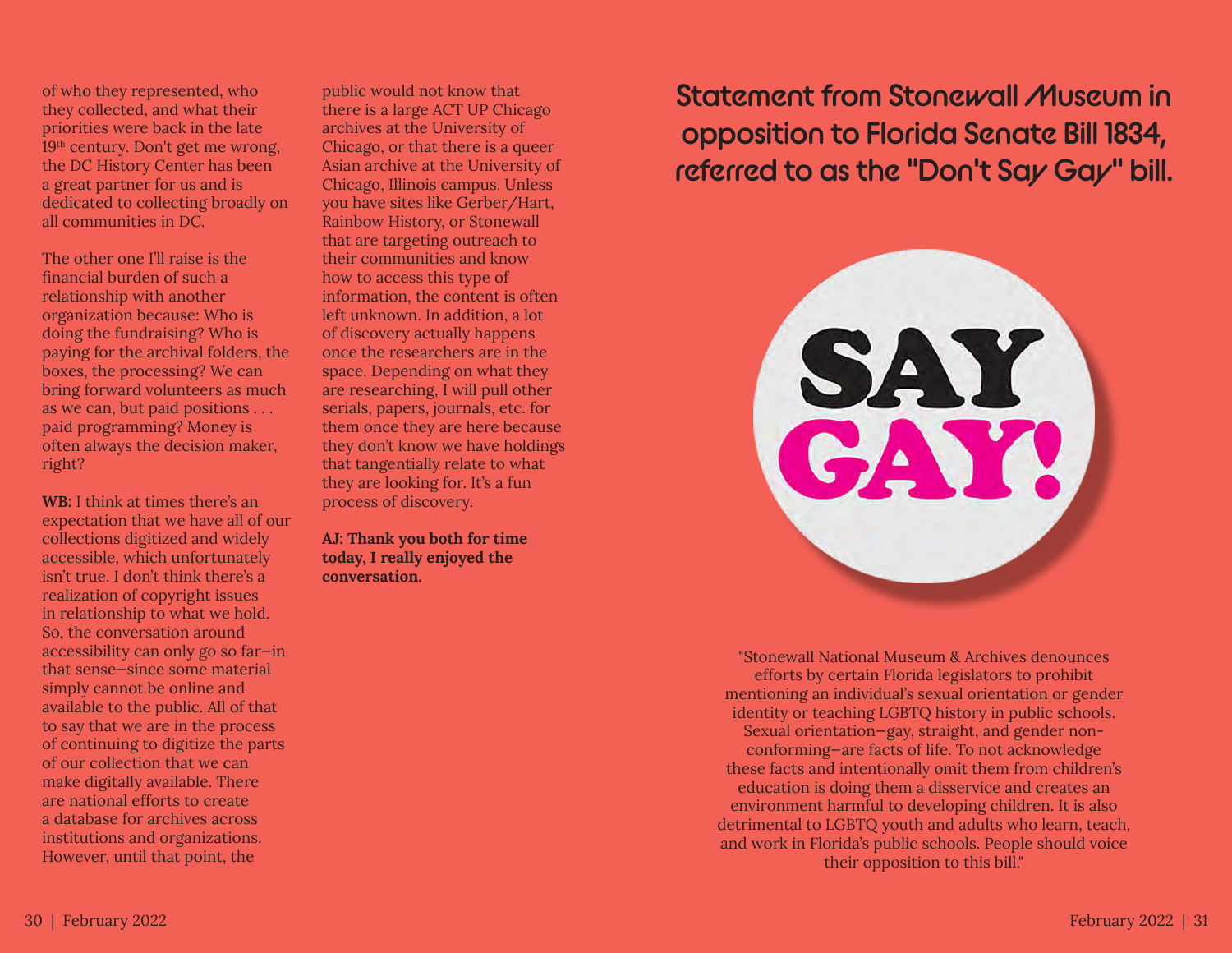*Dispatches reflect notable moments and achievements within LGBTQ culture around the globe. With each issue, we feature important milestones in our collective story.*

- $\blacktriangleright$  Since the initial groundbreaking of the American LGBTQ+ Museum in New York City last fall, the museum has announced the appointment of its first executive director, Ben Garcia (he/him). Founded in partnership with the New York Historical Society, the American LGBTQ+ Museum preserves, investigates, and celebrates the dynamic histories and cultures of lesbian, gay, bisexual, transgender, and queer people, as well as those of the emergent and adjacent identities among our communities.
- Minneapolis council member Andrea Jenkins made history again in January 2022 by becoming the first Black trans official in the United States to lead a city council. Jenkins's victory comes amidst a continued rise in antitrans and gender non-conforming violence in the United States, particularly for Black trans individuals. Jenkins hopes that with increased visibility and representation can come more understanding. ▶
- ▶ Amy Schneider has become the first woman to break the \$1 million mark on "Jeopardy!" Schneider, an engineering manager in Oakland, California, made history last month as the first transgender contestant to qualify for the Tournament of Champions. Amy ended her forty-game winning streak in January 2022 with a total winnings of \$1,019,600.
- Dion Kagan's new book *Positive Images: Gay Men and*  ▶ *HIV/AIDS in the Culture of 'Post Crisis'* is the first detailed examination of how the relationship between gay men and HIV has transformed in the past two decades. Published in January 2022 by Bloomsbury Academic, the book examines literature, film, TV, documentaries and news coverage from across the English-speaking world to unearth the socio-cultural foundations underpinning this 'post-crisis' period. Kagan's analyses provide acute insights into the fraught legacies of the AIDS crisis and its continued presence in the modern queer consciousness.

*S'Wall News highlights important updates, news, and achievements from within Stonewall National Museum & Archives.*

▶ The Board of Trustees has recently grown, resulting in a total of seventeen members. We were pleased to recently welcome Hugh Ryan, Karen Kelley, Ernest (E.J.) Harrison, Ruperto Arvelo, and Ida Hood. Jacki Bennett continues to serve as Chair of the Board. Other officers include Gary Carlin as Vice Chair, Alan Uphold as Treasurer, and Jim Doan as Clerk/Secretary.

**S'Wall News**

S'Wall News

- ▶ Bex Mui is working hard at the 9th Annual Stonewall National Education Project (SNEP) conference which will be held in Fort Lauderdale, April 14-16, 2022. This year's conference will focus on developing an LGBTQ curriculum for K-12 schools. Visit stonewall-museum.org to register.
- ▶ Our virtual public programming continues to attract audiences throughout the US. Recent guests have included: Sarah Schulman, Adam Zmith, Steven Vider, and Beau McCall with Souleo.
- ▶ SNMA was happy to welcome Ben Smith as a part-time Collections Specialist and Christopher Carlos Montejo as SNMA's Community Data Curation intern. Ben, who is a candidate for their master's degree in Library and Information Sciences at the University of South Florida, will be working in both the archive and in the library. Christopher is a senior at Florida International University. He will be working closely with the digitization project, as SNMA prepares to make archival collections accessible online.
- ▶ Stonewall's programs would not survive without an active cohort of volunteers. We are very thankful for the work they do. Current volunteers include: *Research*: Harvey Abrams; *Events*: Lynne & Herb Fielder, Brett Watts; *Library Projects*: Ted Filteau, Robert Lee, Drew Osborne, Alan Parshley; *Archive Projects*: Luis Hernandez, Paul Holoweski, Patrick Ladden, John Moriarty, Stephen Nonack, Drew Osborne, Norman Pollock, Larry Prasse, Randy Williams; *Front Desk*: Wendell Reid, Bernie Silwinski; *Records*: Tom Santaniello.